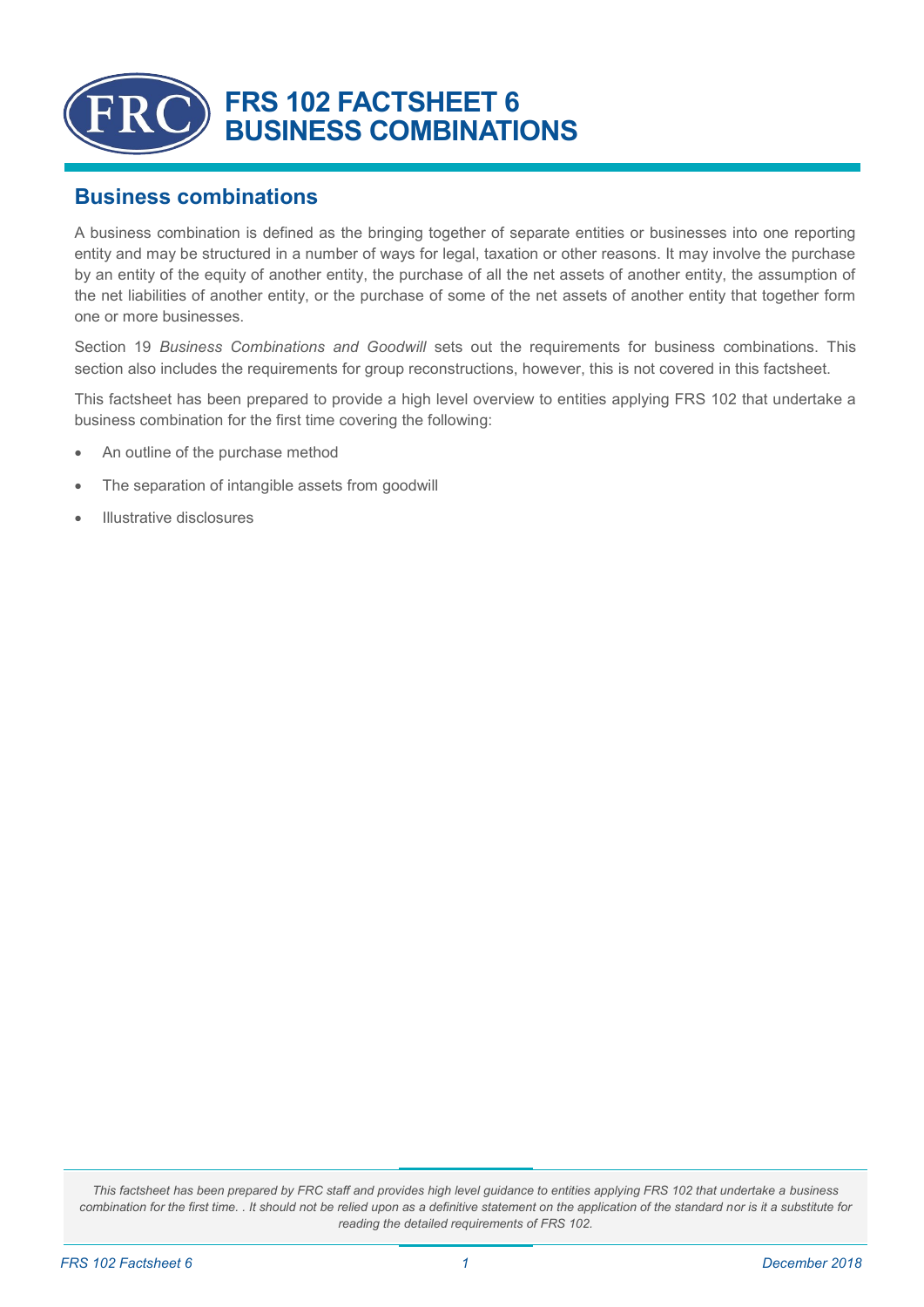| <b>The Purchase Method</b>                                                                                                                                |                                                                                                                                                                                                                                                                                                                                                                                                                                                                                                                                                                                                                                                                                  |                    |  |  |  |
|-----------------------------------------------------------------------------------------------------------------------------------------------------------|----------------------------------------------------------------------------------------------------------------------------------------------------------------------------------------------------------------------------------------------------------------------------------------------------------------------------------------------------------------------------------------------------------------------------------------------------------------------------------------------------------------------------------------------------------------------------------------------------------------------------------------------------------------------------------|--------------------|--|--|--|
| The purchase method is the required accounting treatment for the vast majority of business<br>combinations <sup>1</sup> and involves the following steps: |                                                                                                                                                                                                                                                                                                                                                                                                                                                                                                                                                                                                                                                                                  |                    |  |  |  |
|                                                                                                                                                           | 1) Identify an acquirer                                                                                                                                                                                                                                                                                                                                                                                                                                                                                                                                                                                                                                                          |                    |  |  |  |
|                                                                                                                                                           | This is the entity which obtains control of other combining entities or businesses.                                                                                                                                                                                                                                                                                                                                                                                                                                                                                                                                                                                              | 19.8 to 19.10      |  |  |  |
| 2)                                                                                                                                                        | Determine the acquisition date                                                                                                                                                                                                                                                                                                                                                                                                                                                                                                                                                                                                                                                   |                    |  |  |  |
|                                                                                                                                                           | This is the date that control is obtained, and the date from which the purchase method is applied.                                                                                                                                                                                                                                                                                                                                                                                                                                                                                                                                                                               | 19.10A             |  |  |  |
| 3)                                                                                                                                                        | Measure the cost of the business combination                                                                                                                                                                                                                                                                                                                                                                                                                                                                                                                                                                                                                                     |                    |  |  |  |
|                                                                                                                                                           | This is the total fair value of any consideration given in exchange for control, plus any costs of<br>acquisition. The consideration may include any combination of cash, cash equivalents, other<br>assets, liabilities incurred or the issue of equity instruments.                                                                                                                                                                                                                                                                                                                                                                                                            | 19.11 to<br>19.13B |  |  |  |
| 4)                                                                                                                                                        | Allocate at the acquisition date, the cost of the business combination to the assets<br>acquired and liabilities assumed, and recognise and measure any non-controlling<br>(minority) interest                                                                                                                                                                                                                                                                                                                                                                                                                                                                                   |                    |  |  |  |
|                                                                                                                                                           | An acquirer must identify and determine the fair value of the assets, liabilities and contingent<br>liabilities of the acquiree at the acquisition date. Any difference between this and the cost of the<br>business combination (determined in step 3) is dealt with in step 5 below.                                                                                                                                                                                                                                                                                                                                                                                           | 19.14 to<br>19.21  |  |  |  |
|                                                                                                                                                           | The non-controlling (minority) interest is recognised at the date of acquisition and is measured at<br>its share of the net amount of the identifiable assets, liabilities and provisions for contingent<br>liabilities of the acquiree identified and measured as described above. This interest will change<br>over time as the acquiree's net assets (as stated in the consolidated financial statements)<br>change.                                                                                                                                                                                                                                                          |                    |  |  |  |
|                                                                                                                                                           | 5) Recognition and measurement of goodwill                                                                                                                                                                                                                                                                                                                                                                                                                                                                                                                                                                                                                                       |                    |  |  |  |
|                                                                                                                                                           | Goodwill arises when the cost of the combination exceeds the fair value of the identified net<br>assets acquired; for example, if CU100m is paid for CU75m of net assets, then goodwill of<br>CU25m arises. Negative goodwill arises if the cost is less than the fair value of the net assets<br>acquired. Both goodwill and negative goodwill <sup>2</sup> are recognised on the statement of financial<br>position as assets.                                                                                                                                                                                                                                                 |                    |  |  |  |
|                                                                                                                                                           | Goodwill is amortised over its finite useful life and impaired if necessary. In the vast majority of<br>cases, we expect entities to be able to estimate a reliable useful life for goodwill. Provided the<br>entity is able to support its choice of useful life, there is no upper limit in this situation. However,<br>in exceptional circumstances, if an entity is unable to do this, the standard does impose an upper<br>limit of 10 years. It is not a 'default' position and a shorter useful life may be used.                                                                                                                                                         |                    |  |  |  |
|                                                                                                                                                           | Because goodwill is amortised, it is only subject to an impairment review when there is an<br>indicator of impairment. The recoverable amount of goodwill cannot be measured directly,<br>because it cannot be sold by itself and does not generate cash flows independently. Therefore,<br>its recoverable amount must be derived from measurement of the recoverable amount of the<br>cash-generating units (CGU) of which it is part. If an impairment loss is to be recognised against<br>a CGU, that loss is first allocated to reduce the carrying amount of goodwill allocated to that<br>CGU, before being allocated to the other assets of the CGU on a pro rata basis. |                    |  |  |  |
| $\overline{1}$                                                                                                                                            | In certain circumstances merger accounting may be used such as for group reconstructions and public benefit entity<br>combinations that are a merger. Certain conditions need to be met before this is permitted (see paragraph 19.27 to 19.33<br>and Section 34 of FRS 102). This factsheet does not cover merger accounting.                                                                                                                                                                                                                                                                                                                                                   |                    |  |  |  |
| $\overline{c}$                                                                                                                                            | Paragraph 19.24 sets out the subsequent measurement requirements for negative goodwill.                                                                                                                                                                                                                                                                                                                                                                                                                                                                                                                                                                                          |                    |  |  |  |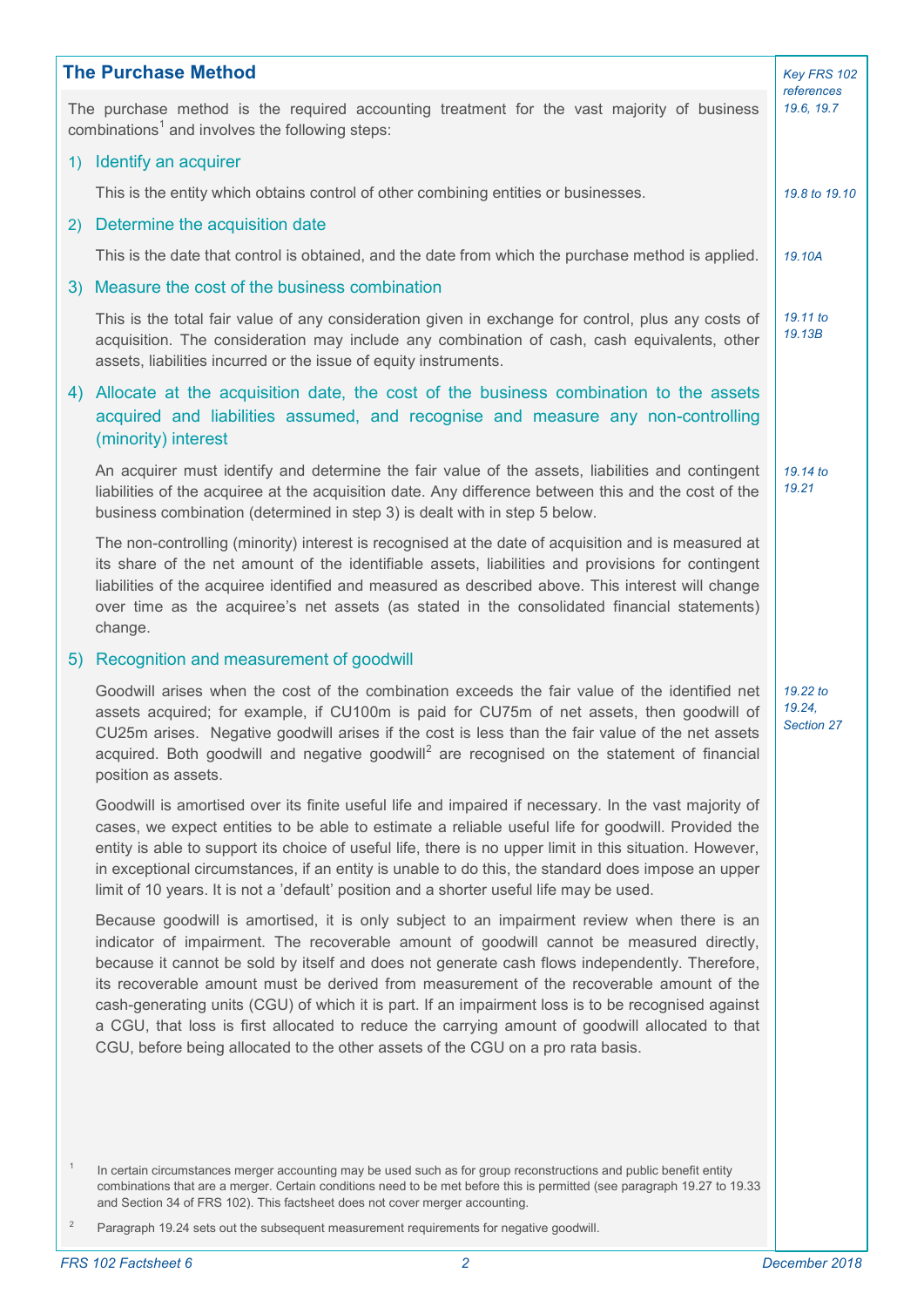| Intangible assets acquired in a business combination                                                                                                                                                                                                                                                                                                                                                                                   |                                                  |  |  |  |  |
|----------------------------------------------------------------------------------------------------------------------------------------------------------------------------------------------------------------------------------------------------------------------------------------------------------------------------------------------------------------------------------------------------------------------------------------|--------------------------------------------------|--|--|--|--|
| Step 3 of the purchase method requires an entity to identify and determine the fair value of an<br>acquiree's assets, liabilities and contingent liabilities. An acquiree may have both intangible and<br>tangible assets. The Triennial Review 2017 Amendments introduced a change in the requirements to<br>separate intangible assets acquired in a business combination.                                                           |                                                  |  |  |  |  |
| <b>Mandatory separation</b>                                                                                                                                                                                                                                                                                                                                                                                                            |                                                  |  |  |  |  |
| Intangible assets acquired in a business combination must be recognised separately from goodwill<br>when all three of the following conditions are met:                                                                                                                                                                                                                                                                                | 18.8                                             |  |  |  |  |
| the recognition criteria are met (ie that it is probable that economic benefits will flow and the<br>(a)<br>value of the asset can be measured reliably);                                                                                                                                                                                                                                                                              |                                                  |  |  |  |  |
| the intangible asset arises from contractual or other legal rights; and<br>(b)                                                                                                                                                                                                                                                                                                                                                         |                                                  |  |  |  |  |
| (c)<br>the intangible asset is separable.                                                                                                                                                                                                                                                                                                                                                                                              |                                                  |  |  |  |  |
| We would normally expect licences, copyrights, trademarks, internet domain names, patented<br>technology and legally protected trade secrets to meet all three criteria. We would not normally<br>expect customer lists, customer relationships and unprotected trade secrets to meet all three criteria<br>as no contractual or legal right exists that would give rise to expected future economic benefits.                         | <b>Basis for</b><br><b>Conclusions</b><br>B18.10 |  |  |  |  |
| <b>Optional additional separation</b>                                                                                                                                                                                                                                                                                                                                                                                                  |                                                  |  |  |  |  |
| FRS 102 allows entities the option to additionally recognise, separately from goodwill, intangible<br>assets that meet the recognition criteria ((a) above) and only one of the other two conditions (ie<br>either (b) or (c)). When this policy option is taken, it must be applied consistently to all intangible<br>assets in that class across all business combinations.                                                          |                                                  |  |  |  |  |
| <b>Transitional exception</b>                                                                                                                                                                                                                                                                                                                                                                                                          |                                                  |  |  |  |  |
| The Triennial Review 2017 Amendments include a transitional exception where the above<br>requirements should only be applied prospectively (i.e. only for those business combinations<br>occurring in the first reporting period in which the amendments are applied or subsequently).<br>Therefore, any intangible assets recognised separately from goodwill in earlier business<br>combinations are not now subsumed into goodwill. |                                                  |  |  |  |  |
|                                                                                                                                                                                                                                                                                                                                                                                                                                        |                                                  |  |  |  |  |
|                                                                                                                                                                                                                                                                                                                                                                                                                                        |                                                  |  |  |  |  |
|                                                                                                                                                                                                                                                                                                                                                                                                                                        |                                                  |  |  |  |  |
|                                                                                                                                                                                                                                                                                                                                                                                                                                        |                                                  |  |  |  |  |
|                                                                                                                                                                                                                                                                                                                                                                                                                                        |                                                  |  |  |  |  |
|                                                                                                                                                                                                                                                                                                                                                                                                                                        |                                                  |  |  |  |  |
|                                                                                                                                                                                                                                                                                                                                                                                                                                        |                                                  |  |  |  |  |
|                                                                                                                                                                                                                                                                                                                                                                                                                                        |                                                  |  |  |  |  |
|                                                                                                                                                                                                                                                                                                                                                                                                                                        |                                                  |  |  |  |  |
|                                                                                                                                                                                                                                                                                                                                                                                                                                        |                                                  |  |  |  |  |
|                                                                                                                                                                                                                                                                                                                                                                                                                                        |                                                  |  |  |  |  |
|                                                                                                                                                                                                                                                                                                                                                                                                                                        |                                                  |  |  |  |  |
|                                                                                                                                                                                                                                                                                                                                                                                                                                        |                                                  |  |  |  |  |
|                                                                                                                                                                                                                                                                                                                                                                                                                                        |                                                  |  |  |  |  |
|                                                                                                                                                                                                                                                                                                                                                                                                                                        |                                                  |  |  |  |  |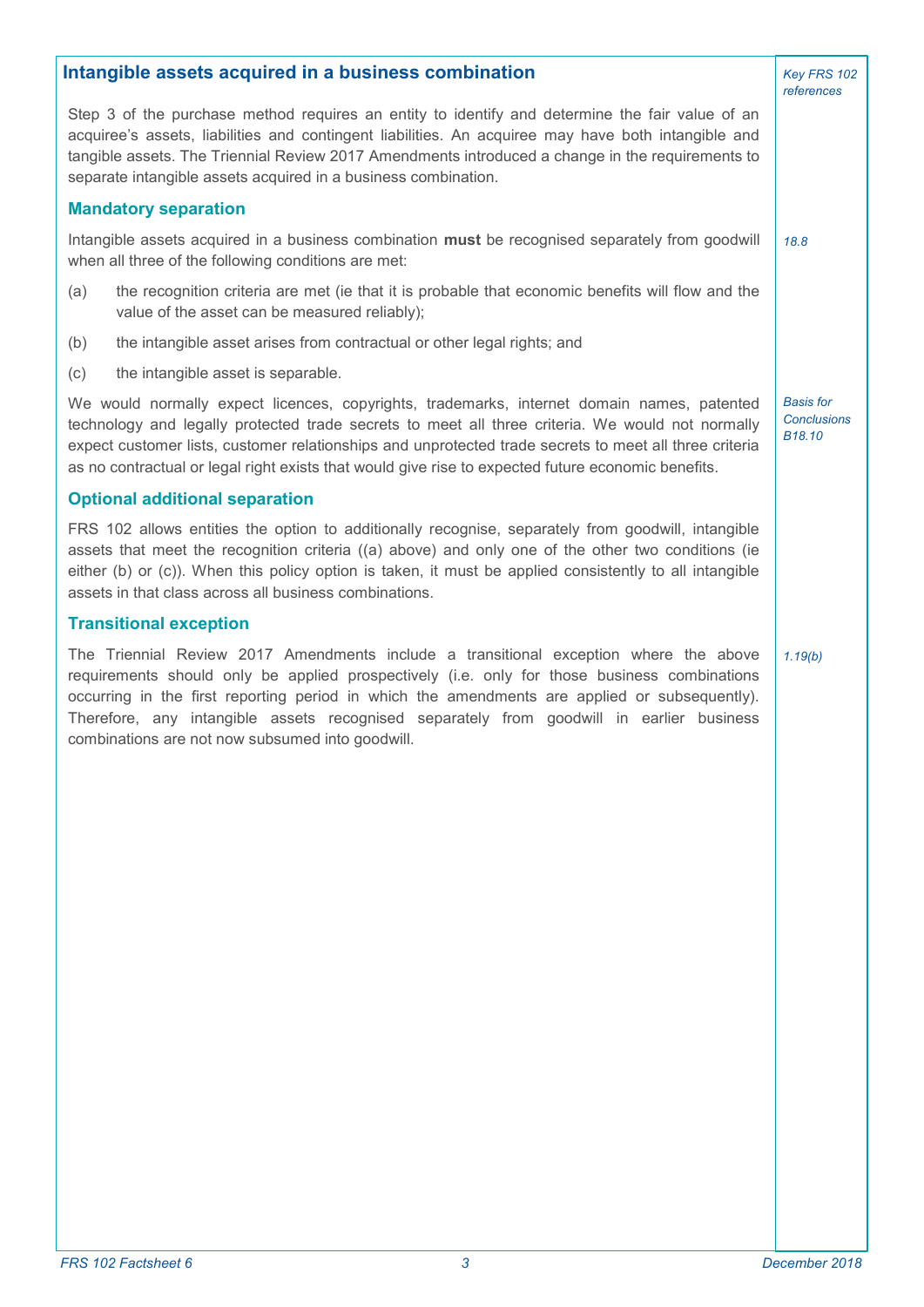## **Illustrative disclosures**

Business combinations can be complex and it is important that entities provide clear disclosures to ensure users can understand them. FRS 102 includes a number of disclosure requirements across three sections of the standard which cover general information on subsidiaries (and special purpose entities) that are both included and excluded from consolidation and detailed information about amounts included in the consolidation.

Additionally, the Regulations also require the following disclosures:

- Certain information about subsidiaries including their name, location, shareholding and type of share as well as whether they are included or not in the consolidation.
- In the year of acquisition (where the acquisition significantly affects the figures shown in the group accounts), whether acquisition or merger accounting has been applied and a tabular disclosure of the carrying and fair values of each class of assets (including goodwill and negative goodwill) and liabilities with an explanation for any significant adjustments.

The illustrative disclosures that follow, focus on the requirements in Sections 18 *Intangible Assets other than Goodwill* and Section 19 *Business Combinations and Goodwill*, and the Regulations noted above.

#### **Illustrative example**

Entity Z has a year end of 31 December and acquires 100% of the ordinary shares in Entity A Ltd on 1 April 2017 for £5.5m in cash and ordinary shares. This is the first acquisition it has undertaken; the primary reason for this strategic move is to expand its geographical presence.

The fair value of Entity A's net assets at the date of acquisition is £2.0m. As part of the acquisition, Entity Z acquires Entity A Ltd's brand which has been valued at £2.95m and believes that the brand will generate benefits for the combined business for the next 12 years and have no immediate plans to change the name of Entity A. Management estimate the useful life for the goodwill to be 8 years.

#### **Entity Z Group**

#### **Consolidated Financial Statements**

**Notes to the financial statements**

## **Accounting policies**

#### **Basis of consolidation**

The Group financial statements consolidate the financial statements of the Company and its subsidiary undertakings drawn up to 31 December each year. The results of subsidiaries acquired or sold are consolidated for the periods from or to the date on which control passed.

Business combinations are accounted for under the purchase method. Where necessary, adjustments are made to the financial statements of subsidiaries to bring the accounting policies used into line with those used by the Group. All intra-group transactions, balances, income and expenses are eliminated on consolidation.

*Key FRS 102 references Sections 9, 18 and 19*

*SI 2008/410* 

*Sch 4 para 1, 16 and 17*

*Sch 6 para 13(2) and (4)*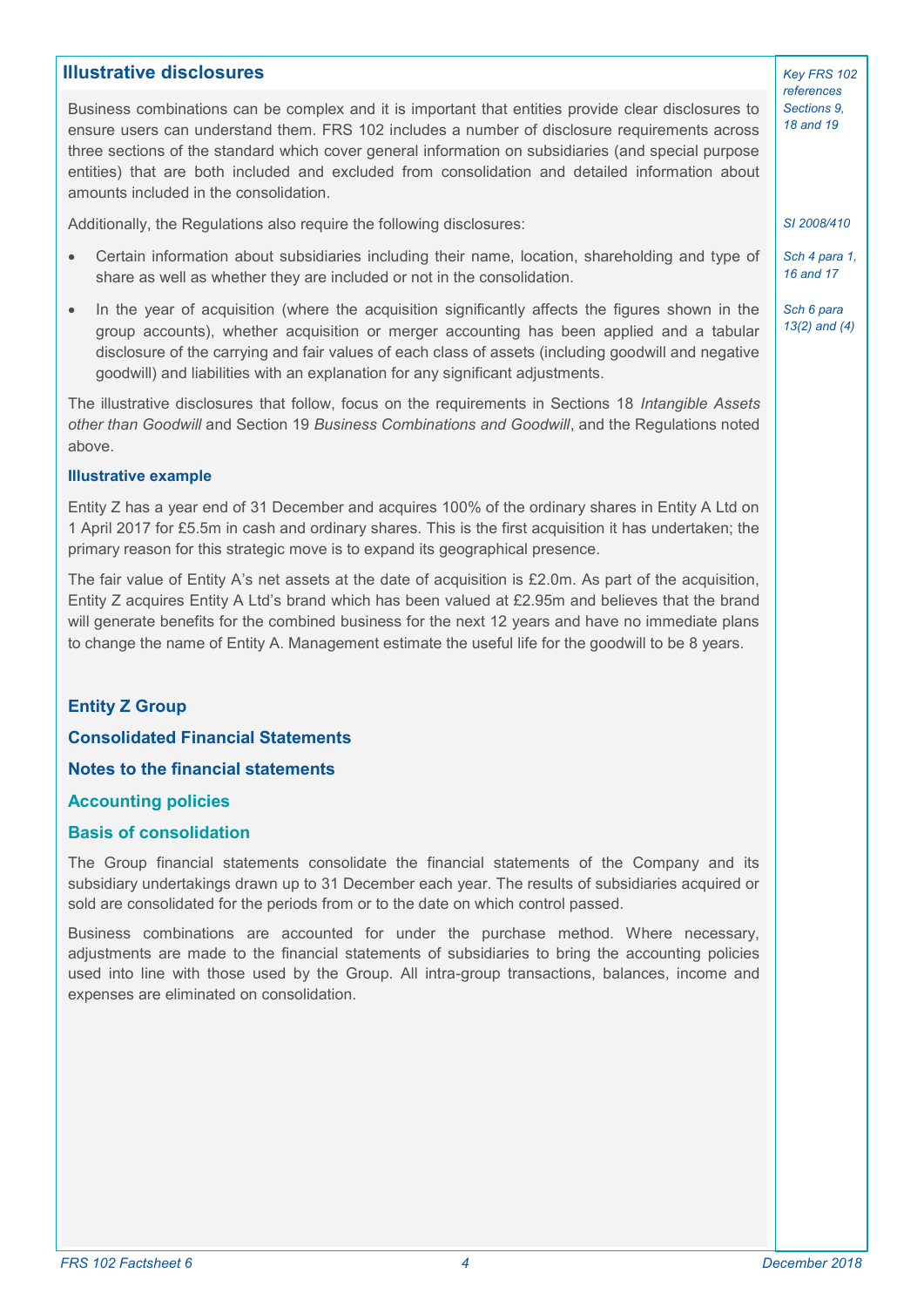| <b>Illustrative disclosures</b>                                                                                                                                                                                                                                                                                                                                                                                                                                                                                                                                                                                                          |             |                       |                   |                   |                     |  |  |
|------------------------------------------------------------------------------------------------------------------------------------------------------------------------------------------------------------------------------------------------------------------------------------------------------------------------------------------------------------------------------------------------------------------------------------------------------------------------------------------------------------------------------------------------------------------------------------------------------------------------------------------|-------------|-----------------------|-------------------|-------------------|---------------------|--|--|
| <b>Notes to the financial statements</b>                                                                                                                                                                                                                                                                                                                                                                                                                                                                                                                                                                                                 |             |                       |                   |                   |                     |  |  |
| <b>Business combinations</b>                                                                                                                                                                                                                                                                                                                                                                                                                                                                                                                                                                                                             |             |                       |                   |                   |                     |  |  |
| On 1 April 2017, Entity Z acquired 100% of the ordinary share capital of Entity A Ltd for total<br>consideration of £5.5m, with £4.0m paid in cash and £1.5m of equity instruments <sup>3</sup> .                                                                                                                                                                                                                                                                                                                                                                                                                                        |             |                       |                   |                   |                     |  |  |
| Entity A Ltd has been providing similar services to those provided by Entity Z in its established<br>market in the north-west of England (which includes Manchester, Liverpool and Preston) for over 20<br>years; these markets compliment Entity Z's existing presence in the north-east. The goodwill of<br>£550,000 arising from the acquisition is attributable to the expertise and experience of the workforce,<br>customer relationships and the economies of scale that will arise from combining the operations of<br>the two businesses. Management has estimated the useful life of this goodwill to be 8 years. <sup>4</sup> |             |                       |                   |                   |                     |  |  |
| The following amounts of assets, liabilities and contingent liabilities were recognised at the<br>acquisition date:                                                                                                                                                                                                                                                                                                                                                                                                                                                                                                                      |             |                       |                   |                   |                     |  |  |
|                                                                                                                                                                                                                                                                                                                                                                                                                                                                                                                                                                                                                                          | <b>Note</b> | <b>Carrying value</b> | <b>Adjustment</b> | <b>Fair value</b> | Sch 6 para<br>13(4) |  |  |
|                                                                                                                                                                                                                                                                                                                                                                                                                                                                                                                                                                                                                                          |             | <b>CU000</b>          | <b>CU000</b>      | <b>CU000</b>      |                     |  |  |
| Property, plant and equipment                                                                                                                                                                                                                                                                                                                                                                                                                                                                                                                                                                                                            | (i)         | 756                   | 61                | 817               |                     |  |  |
| <b>Brand name</b>                                                                                                                                                                                                                                                                                                                                                                                                                                                                                                                                                                                                                        | (ii)        |                       | 2,950             | 2,950             |                     |  |  |
| Software                                                                                                                                                                                                                                                                                                                                                                                                                                                                                                                                                                                                                                 | (iii)       | 280                   | 20                | 300               |                     |  |  |
| Cash and cash equivalents                                                                                                                                                                                                                                                                                                                                                                                                                                                                                                                                                                                                                |             | 323                   |                   | 323               |                     |  |  |
| Inventories                                                                                                                                                                                                                                                                                                                                                                                                                                                                                                                                                                                                                              | (iv)        | 399                   | 35                | 434               |                     |  |  |
| Trade and other receivables                                                                                                                                                                                                                                                                                                                                                                                                                                                                                                                                                                                                              |             | 1,928                 |                   | 1,928             |                     |  |  |
| Trade and other payables                                                                                                                                                                                                                                                                                                                                                                                                                                                                                                                                                                                                                 |             | (362)                 |                   | (362)             |                     |  |  |
| <b>Bank loans</b>                                                                                                                                                                                                                                                                                                                                                                                                                                                                                                                                                                                                                        |             | (555)                 |                   | (555)             |                     |  |  |
| Provisions                                                                                                                                                                                                                                                                                                                                                                                                                                                                                                                                                                                                                               |             | (75)                  |                   | (75)              |                     |  |  |
| Contingent liability                                                                                                                                                                                                                                                                                                                                                                                                                                                                                                                                                                                                                     | (v)         |                       | (65)              | (65)              |                     |  |  |
| Deferred tax asset / (liability)                                                                                                                                                                                                                                                                                                                                                                                                                                                                                                                                                                                                         | (vi)        | (171)                 | (574)             | (745)             |                     |  |  |
| Total identifiable net assets                                                                                                                                                                                                                                                                                                                                                                                                                                                                                                                                                                                                            |             | 2,523                 | 2,427             | 4,950             |                     |  |  |
| Goodwill                                                                                                                                                                                                                                                                                                                                                                                                                                                                                                                                                                                                                                 |             |                       |                   | 550               |                     |  |  |
| Total                                                                                                                                                                                                                                                                                                                                                                                                                                                                                                                                                                                                                                    |             |                       |                   | 5,500             |                     |  |  |
| Adjustments on acquisition made in respect of the following:                                                                                                                                                                                                                                                                                                                                                                                                                                                                                                                                                                             |             |                       |                   |                   | SI 2008/410         |  |  |
| Uplift to value of properties based on an independent valuation.<br>(i)                                                                                                                                                                                                                                                                                                                                                                                                                                                                                                                                                                  |             |                       |                   |                   | Sch 6 para<br>13(4) |  |  |
| Recognition of Entity A Ltd's brand on acquisition.<br>(ii)                                                                                                                                                                                                                                                                                                                                                                                                                                                                                                                                                                              |             |                       |                   |                   |                     |  |  |
| (iii) Recognition of software licences.                                                                                                                                                                                                                                                                                                                                                                                                                                                                                                                                                                                                  |             |                       |                   |                   |                     |  |  |
| (iv) Recognition of an uplift to fair value on inventory.                                                                                                                                                                                                                                                                                                                                                                                                                                                                                                                                                                                |             |                       |                   |                   |                     |  |  |
| (v) Recognition of a customer liability claim.                                                                                                                                                                                                                                                                                                                                                                                                                                                                                                                                                                                           |             |                       |                   |                   |                     |  |  |
| (vi) Recognition of additional deferred tax liability due to the acquisition.                                                                                                                                                                                                                                                                                                                                                                                                                                                                                                                                                            |             |                       |                   |                   |                     |  |  |
| Entity A contributed £3.65m of revenue and £206,000 of profit to the group for the 9 month period<br>from 1 April 2017. $5$                                                                                                                                                                                                                                                                                                                                                                                                                                                                                                              |             |                       |                   |                   |                     |  |  |
| $_{3}$<br>Paragraph 19.25(d) requires disclosure of the total cost of the combination and a description of the components of that<br>cost. It does not prescribe a particular format of presentation and therefore any appropriate format can be used; for<br>example this illustration provides that information in narrative form, however, a tabular form may be more appropriate if<br>the consideration is made up of more components, which may include, for example deferred or contingent consideration.                                                                                                                         |             |                       |                   |                   |                     |  |  |
| $\overline{4}$<br>Paragraph 19.25(g) only requires disclosure of the supporting reasons for the period chosen in the rare case that the<br>useful life of goodwill cannot be estimated reliably.                                                                                                                                                                                                                                                                                                                                                                                                                                         |             |                       |                   |                   |                     |  |  |
| 5<br>It is assumed that this business combination is material because it is the first acquisition that has been undertaken,<br>therefore this disclosure is required by paragraph 19.25A.                                                                                                                                                                                                                                                                                                                                                                                                                                                |             |                       |                   |                   |                     |  |  |